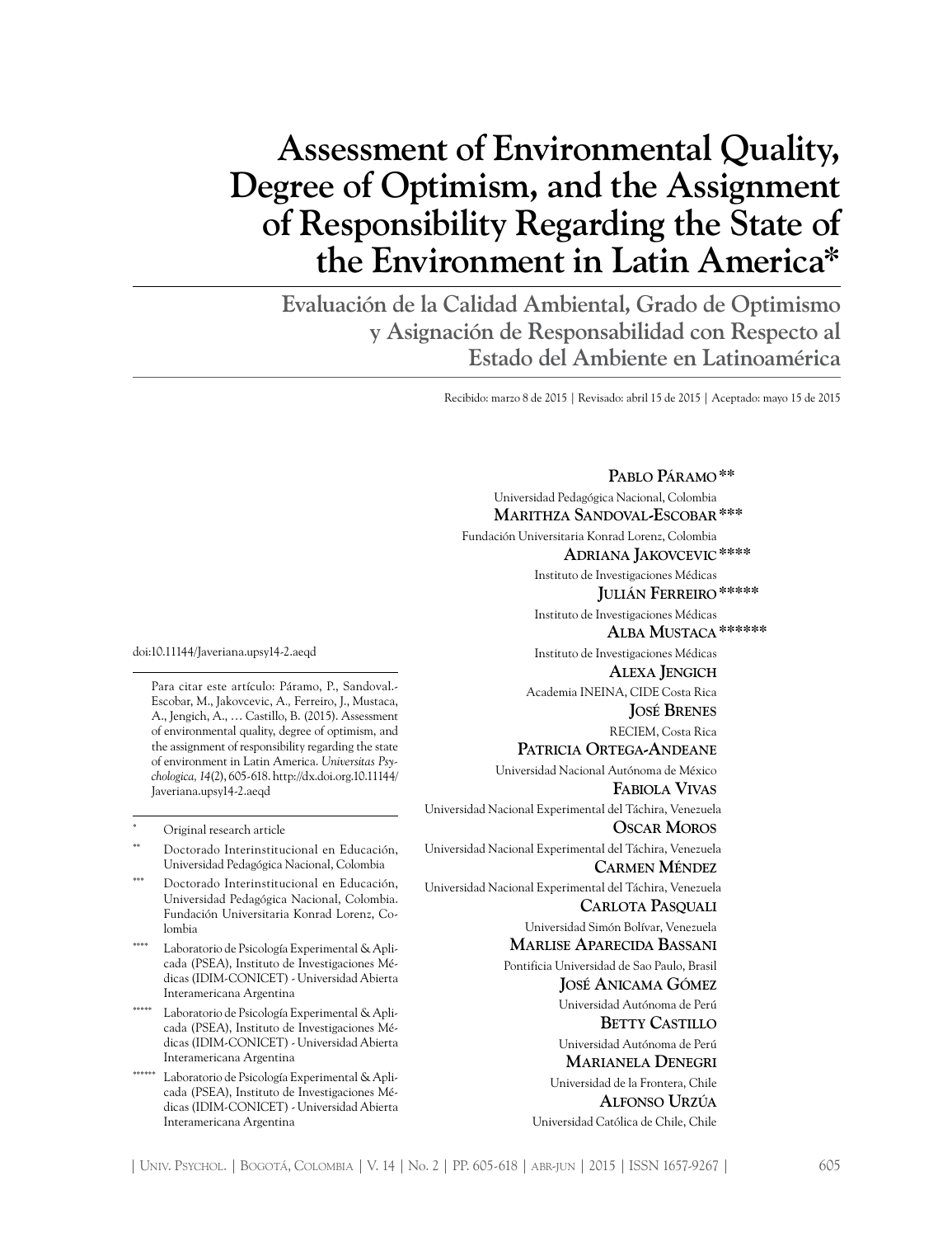#### **A b s t r a c t**

This study explores the assessments made by the inhabitants of eight Latin American countries regarding the current state of the environment, at a local, national and global scale, and how it is perceived looking ahead to the future. It also examines the assignment of responsibility in the future management of the environment. A total of 944 people took part in the study from the eight participating countries, men and women over the age of 18 with different levels of education. The study uses the Environmental Futures Scale to which two relevant items have been added to assess the environment in the region, as well as the Assignment of Environmental Responsibility Scale. The results show differences between the countries, although in general they are pessimistic regarding the current and future state of the environment at the local, national and global level, with the exception of Brazil. In general, and with the exception of Brazil, in the countries surveyed, people assign a high level of responsibility to external social agents at the different levels, increasing their judgement of external responsibility at the national and global levels of analysis. The implications of these findings for environmental policy and education in the countries of this region are also discussed.

#### **Keywords**

environmental optimism; cross-cultural; environmental education; environmental responsibility; Environmental Futures Scale; Environmental Responsibility Scale

#### **R es u m e n**

El presente estudio explora las evaluaciones realizadas por los habitantes de ocho países de América Latina en relación con su percepción sobre el estado actual del medio ambiente a escala local, nacional y mundial, así como las expectativas hacia el futuro del ambiente y la asignación de responsabilidades en cuanto a la gestión del futuro ambiental. Participaron un total de 944 personas de ocho países, hombres y mujeres de más 18 años con diferentes niveles de educación. Se aplicó la Escala de Futuros Ambientales a la que se le añadieron dos ítems pertinentes para evaluar el medio ambiente en la región y los ítems correspondientes a la Escala de Responsabilidad Ambiental. Los resultados muestran diferencias entre los países, aunque en general son pesimistas sobre el estado actual y futuro del medio ambiente a nivel local, nacional y mundial, con la excepción de Brasil. Igualmente en general, y con la excepción de Brasil, en los diferentes países encuestados las personas asignan un alto nivel de responsabilidad a los agentes sociales externos en los diferentes niveles, siendo más grande la responsabilidad asignada en los ámbitos nacional y mundial. También se discuten las implicaciones de estos hallazgos para la política del medio ambiente y las implicaciones para la educación en los países de esta región. **Palabras clave**

optimismo ambiental; estudios transculturales; educación ambiental; responsabilidad ambiental; Escala de Futuros Ambientales; Escala de Responsabilidad Ambiental

In recent years, society has become more concerned about environmental problems, partly thanks to the agreements reached at the Río de Janeiro Summit in 1992, where commitments were set out to protect the world's natural resources, which were subsequently strengthened at various international summits and through the creation of institutions and public policies that, supported by political parties that have included environmental protection and working with environmental charities as part of their agenda, have made a significant contribution to raising levels of concern about the state of the Earth's environment. Consequently, environmental problems are now a key area of research in various disciplines, helping to further understanding of the issue and find solutions. Particularly, the field of Human Sciences has highlighted the responsibility of social and cultural systems regarding the majority of environmental problems, considering human behaviour to be a fundamental variable with regard to environmental protection when it comes to resolving these problems efficiently (Meadows, Meadows, & Randers, 1992). Hence, for Psychology, studies into proenvironmental behaviour and environmental attitudes have increased significantly, representing as much as 25% of all publications featured in the two most important journals in this area: *Environment and Behavior* and *Journal of Environmental Psychology* (Giuliani & Scopelliti, 2009). Many of these studies have focused on measuring attitudes, beliefs or behavioural intent towards the environment (Ajzen, 1991; Bamberg & Moser, 2007; Corral-Verdugo, Garcia–Cadena, & Frías-Armenta, 2010; Páramo & Gómez, 1997).

The variables studied in relation to environmental attitudes have been linked with age (Klineberg, McKeever, & Rothenbach, 1998), gender (Tikka, Kuitunen, & Tynys, 2000), social status (Uyeki & Holland, 2000), place of residence (rural or urban, Rauwald & Moore, 2002), and the political and religious orientation of the participants in these studies (Schultz, 2000). For example, the study conducted by Howell & Laska (1992) provides evidence that young people have more favourable attitudes towards the environment than older adults. With regard to gender, women display a greater level of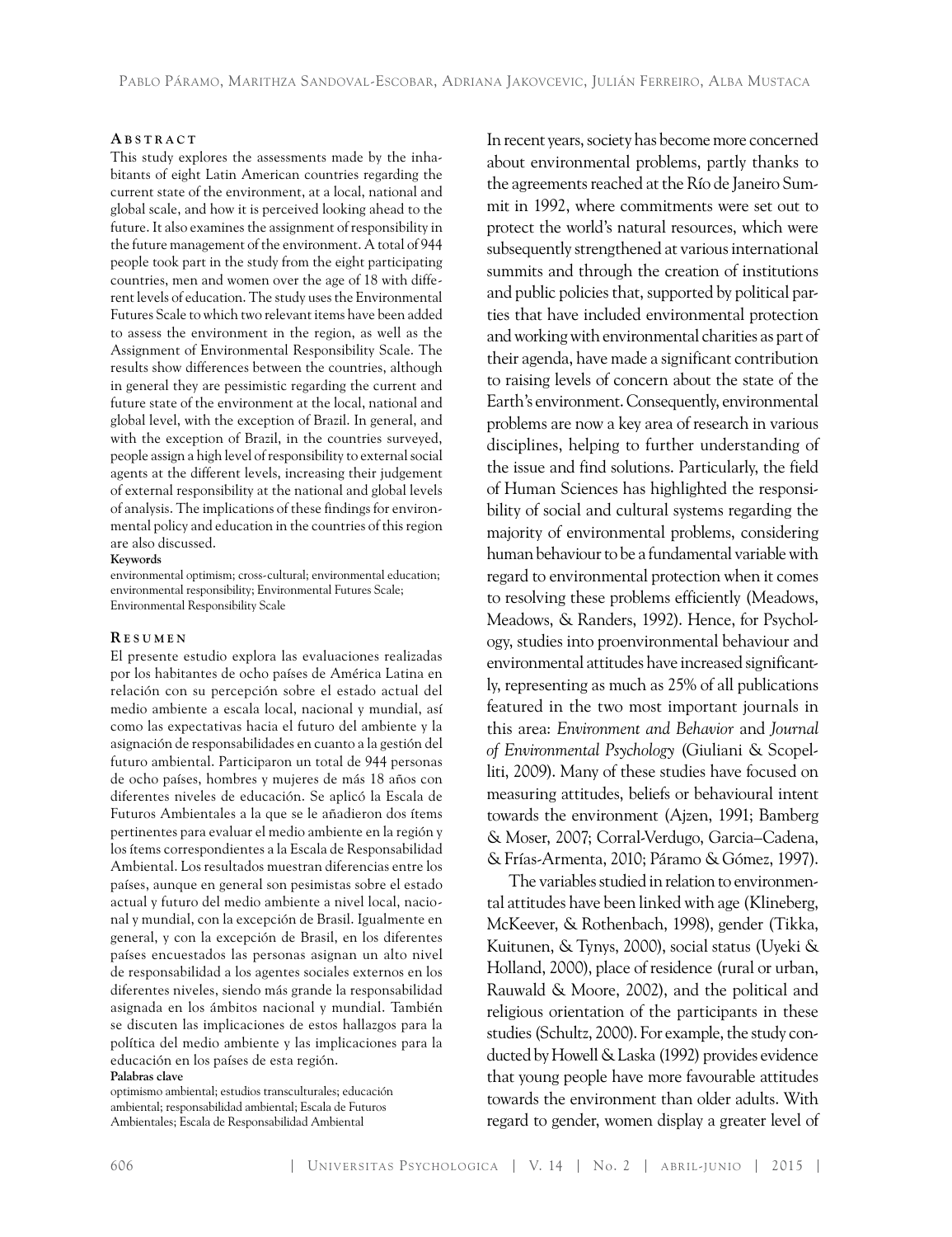awareness regarding environmental problems than men (Xiao & Dunlap, 2007). People with a lower level of education and lower earnings display fewer attitudes aimed at environmental protection (Shen & Saijo, 2008). Individuals who live in large urban centres seem to display greater concern about environmental deterioration (Berenguer, Corraliza, & Martín, 2005). Finally, regarding political orientation, liberals are seen to display a better attitude towards the environment than conservatives (Daneshvary, Daneshvary, & Schwe, 1998). An extensive recent review of the studies associated with these variables can be found in the work of Gifford and Sussman (2012). However, as pointed out by Hernández, Hidalgo, Salazar-Laplace and Hess (2010), the conclusions drawn should be approached with caution, since many of these relationships are weak, and principally because attitudes can change over time. Furthermore, there are sometimes major variations between countries, as shown by Gifford *et al*. (2009), who applied the Environmental Futures Scale (EFS) to evaluate perceptions of current and future environmental quality at three levels - local, national and global - among people from 18 countries around the world, chiefly in Asia, Europe and North America. From Latin America, only Mexico and Brazil were represented. The study showed that the predominant vision regarding the state of the environment in the future was pessimistic, although differences were observed between the countries. In addition, the participants considered the state of the environment at the local level to be better in their respective countries than at a global level (Gifford *et al.,* 2009).

More recently, Shultz *et al.* (2012) conducted a reanalyses of a large cross-cultural data set (22 countries and 3,277 individuals) and new cross-cultural data (8 countries and 1,131 individuals) examining the prevalence of this spatial bias in the rated severity of environmental problems along with analyses of individual and country-level predictors of this bias. Results confirmed that spatial bias was greater for happier and younger individuals and for those from smaller communities. They interpret these results as evidence for self-serving and "place-serving" biases in which the bias tempers the

severity of environmental problems in one's local area. Considering the large cross-cultural evidence, they argue that spatial bias is a plausible candidate of a psychological universal identified by research in environmental psychology (p. 32).

This article is presented as an extension of the aforementioned work insofar as it adopts the EFS to explore the state of the environment as perceived by inhabitants of different countries in the region. Identifying these perceptions is important not only because so far no approaches have been developed to assess the vision of Latin Americans about the state of the environment at a local level, in their own countries and in general of the planet, nor their level of pessimism or optimism in relation to such matters, but also because to some extent it allows the different actions undertaken by governmental institutions and civil society to be evaluated with regard to levels of environmental awareness. In this same direction, knowing the degree of sensitivity (pessimism or optimism) to the environmental issue will allow us to predict the acceptance of new policies aimed at regulating the exploitation of natural resources in the region. Furthermore, evaluating which individuals or bodies are assigned responsibility for environmental protection by the Latin American population provides an additional important element to strengthen or redirect environmental education programmes. Although the concept of assignment refers to the evaluation made by individuals of their own behaviours (Heider, 1958; Rotter, 1954; Seligman, 1975), it could be extrapolated to investigate whether people assign responsibility regarding the future state of the environment to themselves (internal attribution) or to external agents (God, international interests, the government, fate, etc.), based on the assumption that an individual guides their proenvironmental actions depending on whether they consider a situation to be their responsibility or others'.

As a consequence, the principal aim of this study is to investigate the personal assessments made by the inhabitants of Latin American countries about environmental quality at a local, regional and global level, along with their level of optimism about future environmental conditions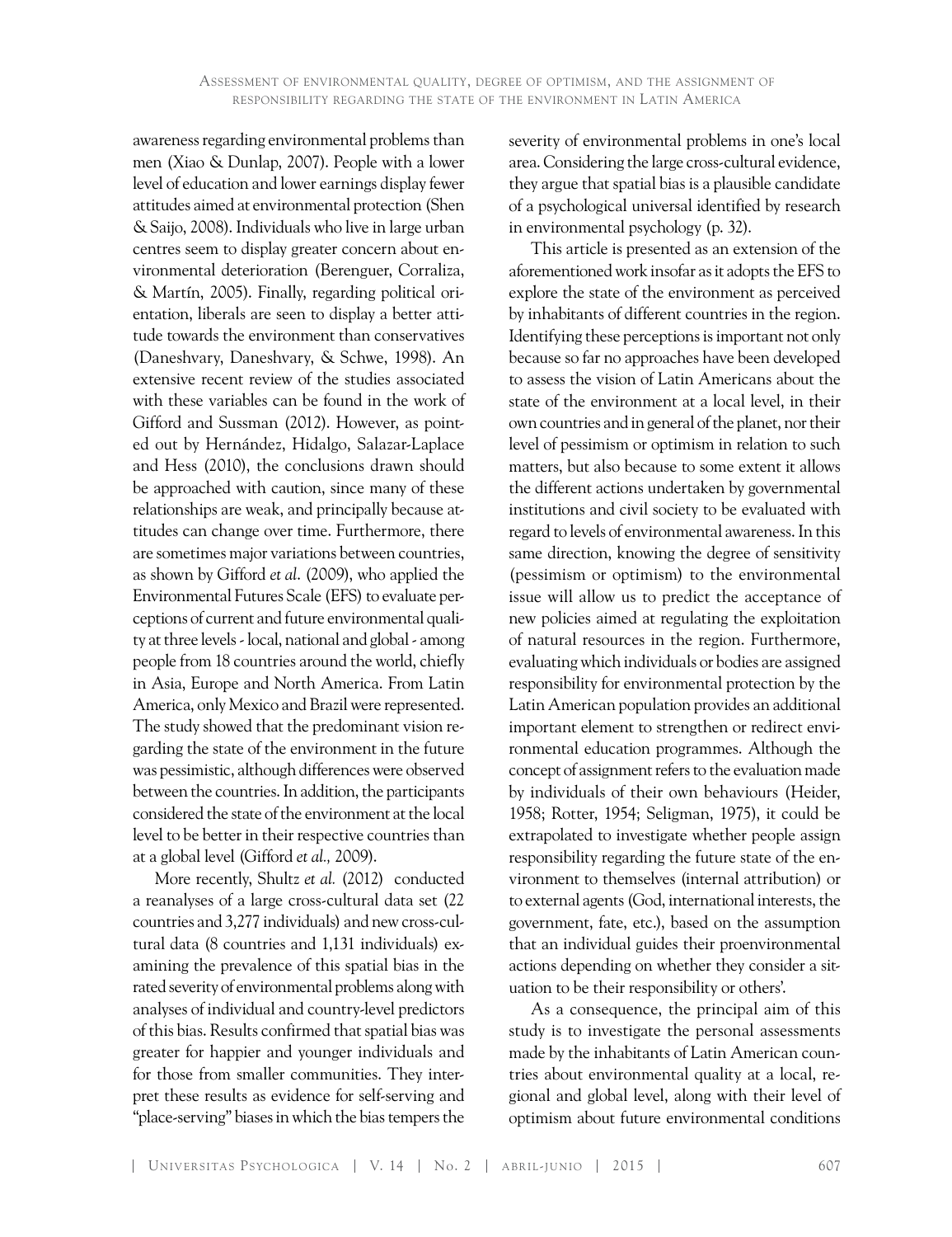and the assignment of responsibility to different agents for its conservation. The implications of the findings for the formulation of environmental policies in the region are also discussed.

# **Method**

## *Participants*

A total of 944 people from eight Latin American countries were interviewed, chosen by means of nonprobability sampling, with each country providing between 96 and 120 participants, except Argentina, which accounted for a larger sample. Table 1 shows that the gender and age distribution of the participants was similar and balanced in all countries, again with the exception of Argentina, where more women responded to the survey, and fewer people aged 51 and over were interviewed. The participants' level of education was distributed evenly in the majority of countries, except in Colombia, where a higher number of people had a secondary level of education, and in Argentina, where almost all the participants were university students.

# **Design**

A transectional correlational descriptive study was carried out, comparing eight data sets corresponding to the participating countries.

## **Instruments**

A survey was applied with 22 items related to the environmental perception of citizens in Latin America. Each item was evaluated by the respondent at a local, national and global level. The items and the measurement scales were adapted from the instrument used by Gifford *et al*. (2009) in an environmental perception study in different countries from around the world, in which only Mexico and Brazil featured as representatives of Latin America. For each item, the participants rated the current state of the environment, using a scale ranging from 1 (very bad) to 5 (very good). They then had to judge the future state of each environmental aspect using a scale ranging from -2 (much worse) to 2 (much better). An additional evaluation scale was included so that the participants could determine which person/people or entities were responsible for each of the environmental problems. This additional scale was derived from the study by Barros, Pinheiro and Gunther (2010).

The items were translated into Spanish and Portuguese, and two additional items were included to reflect problems that are specific to the region such as mining and oil pipelines. A pilot test was carried out for this instrument with 40 people in Bogotá (Colombia). Within this pilot test, a content validation was conducted for each of the items with a view to ensuring that the participants understood

|            |                    | Age                |                        |                 | Gender |     | Level of Education |                               |            |       |
|------------|--------------------|--------------------|------------------------|-----------------|--------|-----|--------------------|-------------------------------|------------|-------|
| Country    | 17-23<br>years old | 24-35<br>years old | $36 - 50$<br>years old | $51$ or<br>over |        |     |                    | Female Male Primary Secondary | University | Total |
| Colombia   | 42                 | 31                 | 21                     | 23              | 54     | 63  | 34                 | 66                            | 17         | 117   |
| Venezuela  | 28                 | 27                 | 31                     | 29              | 57     | 58  | 37                 | 39                            | 39         | 115   |
| Brazil     | 30                 | 32                 | 29                     | 29              | 60     | 60  | 40                 | 40                            | 40         | 120   |
| Argentina  | 78                 | 75                 | 16                     | 6               | 119    | 56  | $\circ$            | 9                             | 166        | 175   |
| Chile      | 24                 | 19                 | 26                     | 27              | 52     | 44  | 38                 | 26                            | 32         | 96    |
| Mexico     | 30                 | 26                 | 25                     | 31              | 51     | 61  | 35                 | 39                            | 38         | 112   |
| Costa Rica | 27                 | 27                 | 30                     | 28              | 57     | 55  | 34                 | 39                            | 39         | 112   |
| Peru       | 16                 | 22                 | 34                     | 25              | 54     | 43  | 21                 | 48                            | 28         | 97    |
| Total      | 275                | 259                | 212                    | 197             | 504    | 440 | 239                | 306                           | 399        | 944   |

**Table 1.** *Demographic distribution of the sample* 

Source: own work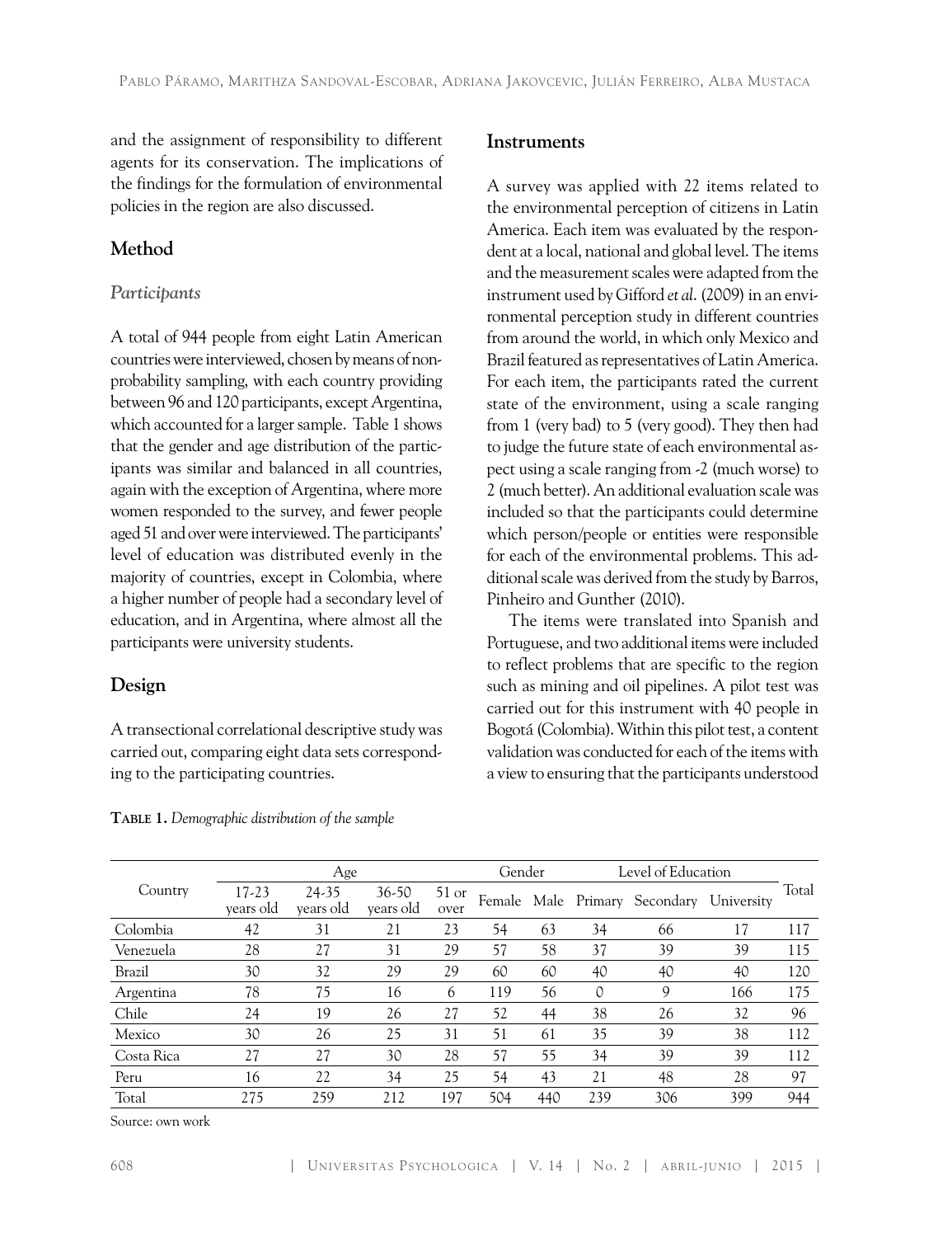the content of the item and the evaluation scale. Any items where the wording might cause confusion were adjusted, and the response option "don't know" was included for cases in which the participants understood the question but did not have the information required to form a judgement. In addition, the questionnaire was sent to three expert judges, psychologist experts in psychometrics, who approved it fully before application. In general, the instrument obtained a high level of reliability, with a Cronbach alpha coefficient of 0.98, an almost identical value to that obtained by Gifford *et al.* (2009).

#### *Procedure*

In each of the countries included in the study, leading experts in Psychology who were also members of research groups were contacted to coordinate the application of the surveys. Each country was responsible for collecting and digitalising data. To this end, each of the teams was sent the possible composition of the sample, the form and the digitalisation matrix. All the matrices were subsequently integrated into the same database in order to analyse the total sample. A Free and Informed Consent was obtained from respondents in each Latin American country. In addition the application of the questionnaire was completely anonymous.

## **Results**

#### *Country Averages*

In order to compare the mean values obtained for each country in relation to the factors considered in the instrument, the mean items measuring the perception of the state of the environment in the present and future at the local, national and global levels were averaged (see figure 1). The average values considered all the countries in the sample with the exception of Brazil, given that its mean values were significantly higher in each of the aspects and levels evaluated, as shown in Table 2 and Figure 2.

Table 2 shows the distribution of mean values by country, and Figure 2 shows the apparent differences between them. There is a similar perception about the environment in Latin American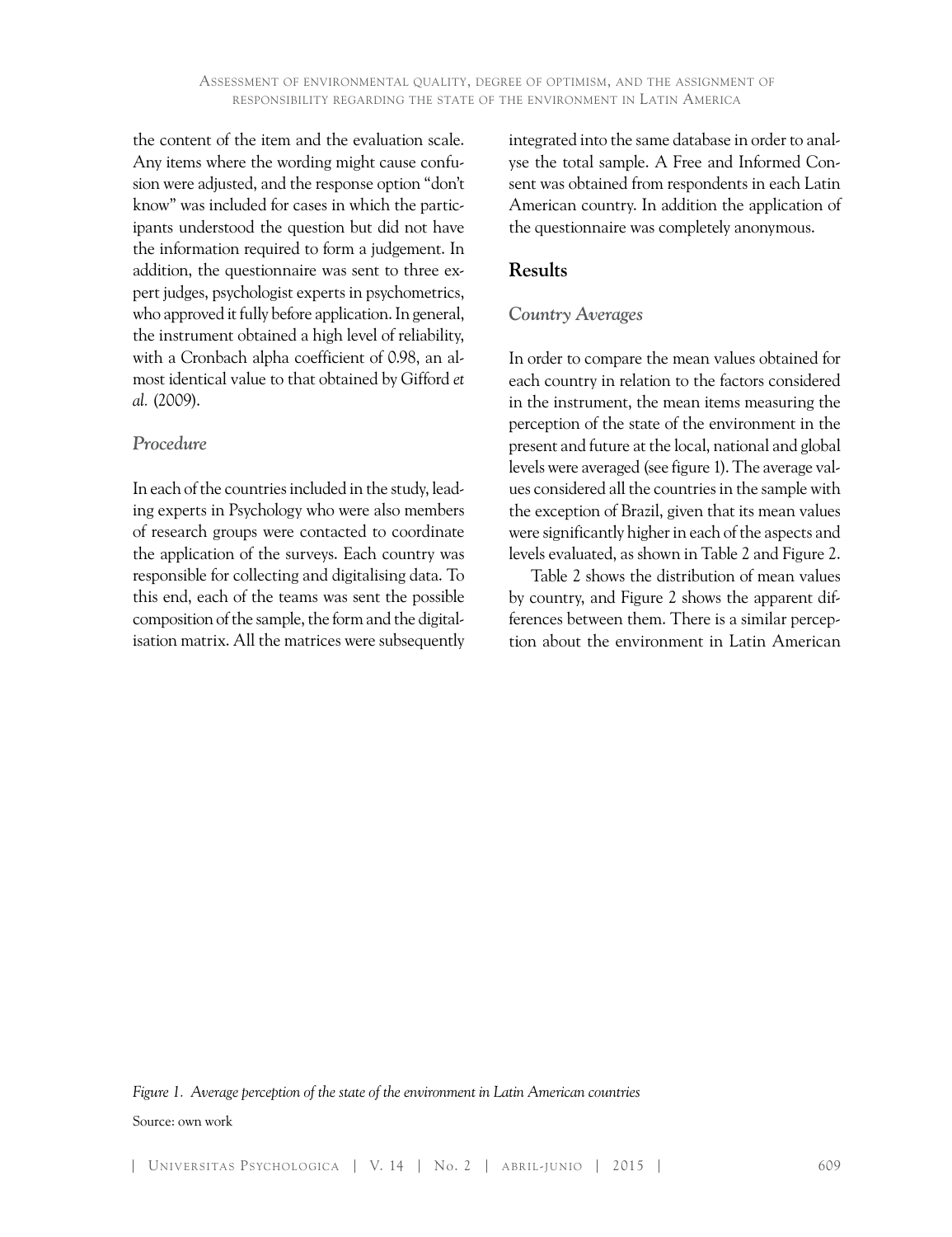countries. Clearly, Brazil is more optimistic about the environment in comparison with other Latin American countries. Furthermore, Chile seems to be the most pessimistic country in relation to the environment, for most aspects, closely followed by Costa Rica and Argentina. Greater pessimism is observed in general in relation to the environment at a global level, both in the present and the future, but unlike in previous studies such as that of Gifford et al. (2009), the average perception of the local environment is very similar to that of the national and the global environment.

# **Perception of the State of the Environment**

In relation to each of these average vales, the countries were compared using a single-factor ANOVA and a post-test to determine the differences between the countries. Significant differences were observed between the countries in their perception of the state of the environment at a local level (*F* (7.369)  $= 28.314$ ,  $p=0.00$ ). Since the variances were not equal, as shown by Levene's test of homogeneity, it was necessary to apply a post-hoc-test appropriate to this characteristic: the Games-Howell test was administered, comparing each country with the others, and establishing their differences between the mean values and each of the countries, as well as the direction and significance of the differences. This procedure was followed for all comparisons. In the specific case of the local present factor, Brazil

displayed higher average values than the other Latin American countries, signifying greater optimism with regard to the state of the environment in the local area, specifically Sao Paulo. Although Chile displays less optimism than Brazil, it is still ahead of Venezuela, Argentina, Mexico and Peru.

# *Estimation of the Present*

The aspects about which citizens are most optimistic in the present at the local level of the city where they live are drinkable water, biodiversity, soil quality and the built environment, whereas greater pessimism is felt at this level in relation to vehicular traffic. At a national level, the greatest optimism for the current situation relates to drinkable water, biodiversity, parks and green areas, forest and jungles, the built environment, and soil quality. Regarding the state of the environment in the world, in general the scores were lower and similar to one another for the aspects evaluated. Regarding future environmental estimations, a negative tendency was observed in almost all aspects (scores between zero and -1), with the exception of the built environment and natural disasters, with positive estimations at all levels.

Table 3 shows the different signs between the average values for the different countries, to identify cases in which the direction of the difference was significant. A positive sign (+) means that the country in the row possesses a significantly higher average than the country in the column.

**Table 2.** *Mean values for the questionnaire subscales applied in each country*

| Country    | Local present |         | Local future |         | National present |         | National future |         | Global present |         | Global future |           |
|------------|---------------|---------|--------------|---------|------------------|---------|-----------------|---------|----------------|---------|---------------|-----------|
|            | Mean          | SD      | Mean         | SD      | Mean             | SD      | Mean            | SD      | Mean           | SD      | Mean          | <b>SD</b> |
| Colombia   | 2.5864        | 0.50916 | $-0.2527$    | 0.61720 | 2.6729           | 0.44329 | $-0.3095$       | 0.67362 | 2.6552         | 0.47997 | $-0.3680$     | 0.73738   |
| Venezuela  | 2.3202        | 0.42337 | $-0.2173$    | 0.86157 | 2.3052           | 0.48024 | $-0.2616$       | 0.90456 | 2.5498         | 0.72091 | $-0.1636$     | 0.97269   |
| Brazil     | 3.3947        | 0.89735 | 1.4768       | 1.49194 | 3.2097           | 0.98733 | 1.3549          | 1.57501 | 3.8677         | 1.58986 | 1.9091        | 2.07065   |
| Argentina  | 2.3049        | 0.47075 | $-0.5201$    | 0.77343 | 2.4905           | 0.58413 | $-0.5974$       | 0.66836 | 2.3307         | 0.64167 | $-0.7143$     | 0.73849   |
| Chile      | 2.8147        | 0.32802 | $-0.9924$    | 0.72123 | 2.6077           | 0.40464 | $-0.9711$       | 0.63189 | 2.3712         | 0.66064 | $-1.1970$     | 0.39756   |
| Mexico     | 2.4165        | 0.55705 | $-0.6364$    | 0.67329 | 2.4485           | 0.52678 | $-0.6286$       | 0.61300 | 2.4906         | 0.61395 | $-0.6427$     | 0.61214   |
| Costa Rica | 2.4058        | 0.65129 | $-0.5714$    | 1.02367 | 2.4091           | 0.64191 | $-0.5509$       | 1.04152 | 2.0336         | 0.54429 | $-0.7348$     | 1.08626   |
| Peru       | 2.3581        | 0.47065 | $-0.3669$    | 0.44300 | 2.3059           | 0.49608 | $-0.3976$       | 0.45745 | 2.2814         | 0.47815 | $-0.4520$     | 0.42287   |
| Total      | 2.7141        | 0.79253 | 0.1030       | 1.29634 | 2.6400           | 0.76361 | $-0.0156$       | .26522  | 2.7943         | 1.16460 | 0.1128        | 1.62149   |

Source: own work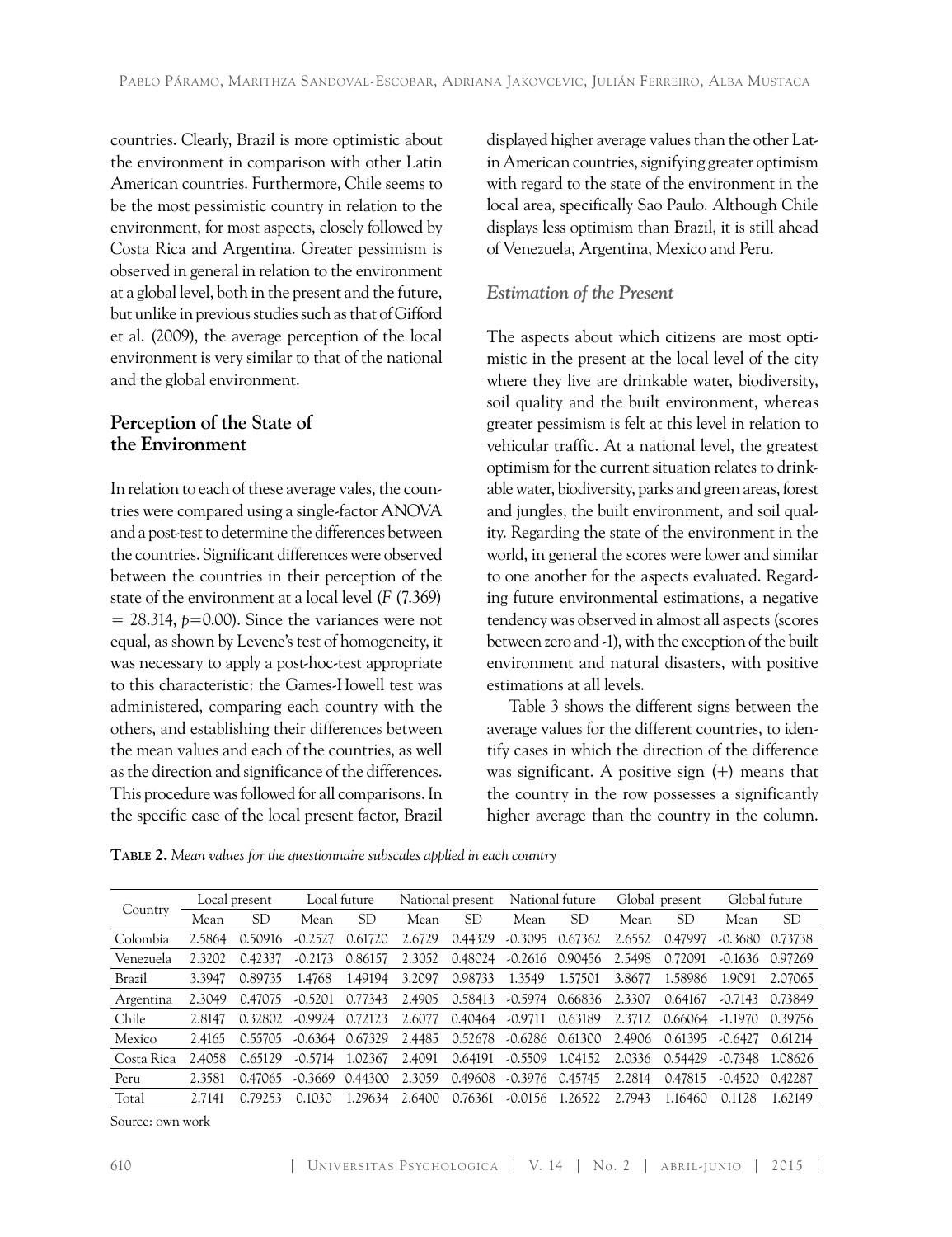A negative sign (-) means that the country in the row possesses a significantly lower average than the country in the column. The same analysis was carried out when estimating the present and future state of the environment at the three levels: local, national and global.

Regarding the state of the environment at the country level, homogeneity of variances in the responses is observed among the different populations interviewed (non-significant Levene test, *p*=0.242). In relation to this factor, significant differences are found between the average scores for the different countries (*F* (7.432) = 18.201, p<0.05). As with environmental perceptions at the local level, Brazil displays higher average values than the other countries. Furthermore, Colombia is ahead of Venezuela and Peru regarding environmental perceptions at a national level.

Significant differences are also observed in the average scores for the different countries regarding estimations of the state of the environment in the world. An  $(F (7.415) = 28.642, p=0.00)$  was obtained, with non-homogeneous variances. The post-test established that Brazil displays higher average values than the other Latin American countries regarding perceptions of the state of the environment in the world. Colombia is also more optimistic on this point than Costa Rica and Peru, and Mexico is more optimistic than Costa Rica, which yielded lower average scores (see Table 3).

#### *Estimation of the Future*

As for optimism or pessimism regarding the future state of the environment, within the local sphere of the city where the instruments were applied, significant differences were observed between the different countries (*F* (7.353) =40.320, *p*=0.00). The same was noted for perceptions regarding the future of the environment at a national level, where significant differences were observed between the different countries (*F* (7.412) = 39.249, *p*=0.00). Since the variances were not equal, the post-test was applied, finding that Brazil displayed the highest average values compared with the other countries included in the sample, showing greater optimism regarding the

*Figure 2. Average scores for current environmental conditions and estimated future conditions at the local, national and global level for each country.*

Source: own work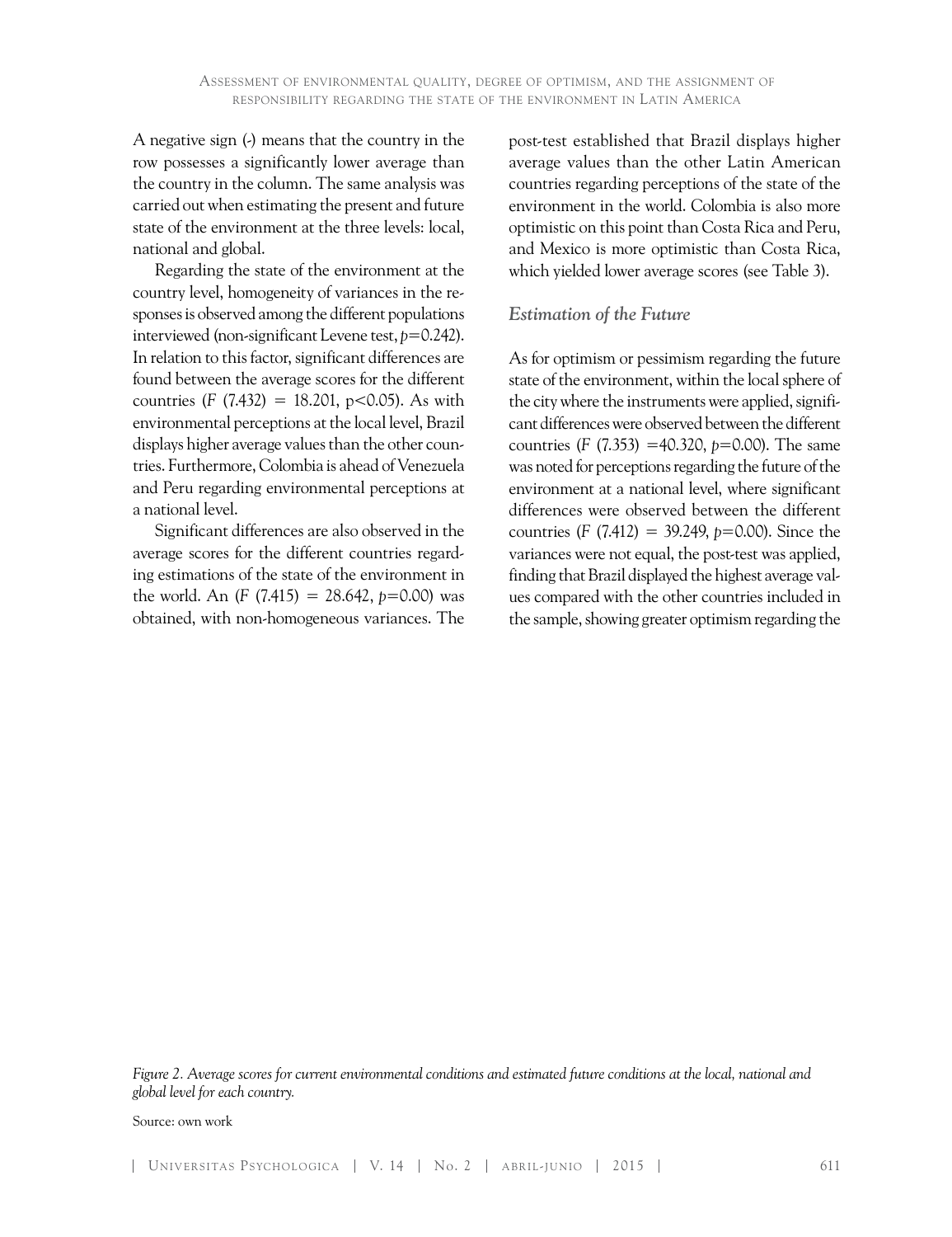| Country    | Level    | Col           | Ven           | Arg           | Chil          | Mex           | Cost          | Per           |
|------------|----------|---------------|---------------|---------------|---------------|---------------|---------------|---------------|
| Colombia   | Local    |               |               |               |               |               |               |               |
|            | National |               | $+$ (p=0.007) |               |               |               |               | $+$ (p=0.001) |
|            | Global   |               |               |               |               |               | $+$ (p=0.001) | $+$ (p=0.002) |
|            | Local    |               |               |               | $-(p=0.003)$  |               |               |               |
| Venezuela  | National | $-(p=0.007)$  |               |               |               |               |               |               |
|            | Global   |               |               |               |               |               | $+$ (p=0.02)  |               |
|            | Local    |               |               |               | $-(p=0.01)$   |               |               |               |
| Argentina  | National |               |               |               |               |               |               |               |
|            | Global   |               |               |               |               |               |               |               |
|            | Local    |               | $+$ (p=0.003) | $+$ (p=0.01)  |               | $+$ (p=0.05)  |               | $+$ (p=0.005) |
| Chile      | National |               |               |               |               |               |               |               |
|            | Global   |               |               |               |               |               |               |               |
|            | Local    |               |               |               | $-(p=0.05)$   |               |               |               |
| México     | National |               |               |               |               |               |               |               |
|            | Global   |               |               |               |               |               | $+$ (p=0.04)  |               |
|            | Local    |               |               |               |               |               |               |               |
| Costa rica | National |               |               |               |               |               |               |               |
|            | Global   | $-(p=0.001)$  | $-(p=0.02)$   |               |               | $-(p=0.04)$   |               |               |
| Peru       | Local    |               |               |               | $-(p=0.005)$  |               |               |               |
|            | National |               |               |               |               |               |               |               |
|            | Global   | $-(p=0.002)$  |               |               |               |               |               |               |
|            | Local    | $+$ (p=0.000) | $+$ (p=0.000) | $+$ (p=0.000) | $+$ (p=0.001) | $+$ (p=0.000) | $+$ (p=0.001) | $+$ (p=0.000) |
| Brazil     | National | $+$ (p=0.000) | $+$ (p=0.000) | $+$ (p=0.000) | $+$ (p=0.000) | $+$ (p=0.000) | $+$ (p=0.000) | $+$ (p=0.000) |
|            | Global   | $+$ (p=0.000) | $+$ (p=0.000) | $+$ (p=0.000) | $+$ (p=0.000) | $+$ (p=0.000) | $+$ (p=0.000) | $+$ (p=0.000) |

**Table 3.** *Difference signs between countries denoting environmental perceptions in the present.*

Source: own work

future state of the environment in Sao Paulo and also in relation to the country as a whole. In the other countries, there are no significant differences in the estimations given for the local or national future. As with the estimation of the city's environmental future, no significant differences were found in the average scores comparing each country with the others (see Table 4).

Analysing the optimism or pessimism regarding the future state of the environment at a global level, significant differences were observed between the different countries  $(F (7.399) = 45.079)$ , *p*=0.00). Since the variances were not equal, the post-test was applied to establish the differences between the specific averages obtained for each country. Brazil yields higher average scores than the other Latin American countries. Venezuela, Peru and Colombia display a higher degree of optimism than Chile.

#### *Responsibility*

For each of the items, the participants evaluated the contribution made by different social agents to the environmental issue. In general, with the exception of Brazil, participants from the different countries assigned a high level of responsibility to external social agents at the different levels, increasing their judgement of external responsibilities at the national and global levels of analysis. The majority attribute greater responsibility to citizens with regard to local environmental problems. At a local level, the respondents assign greater responsibility to the general population in relation to environmental issues, with the exception of: oil wells and pipelines, mine exploitation, waste management, drinkable water, and radioactive waste. They assign responsibility to the general population with regard to: noise management, size of the human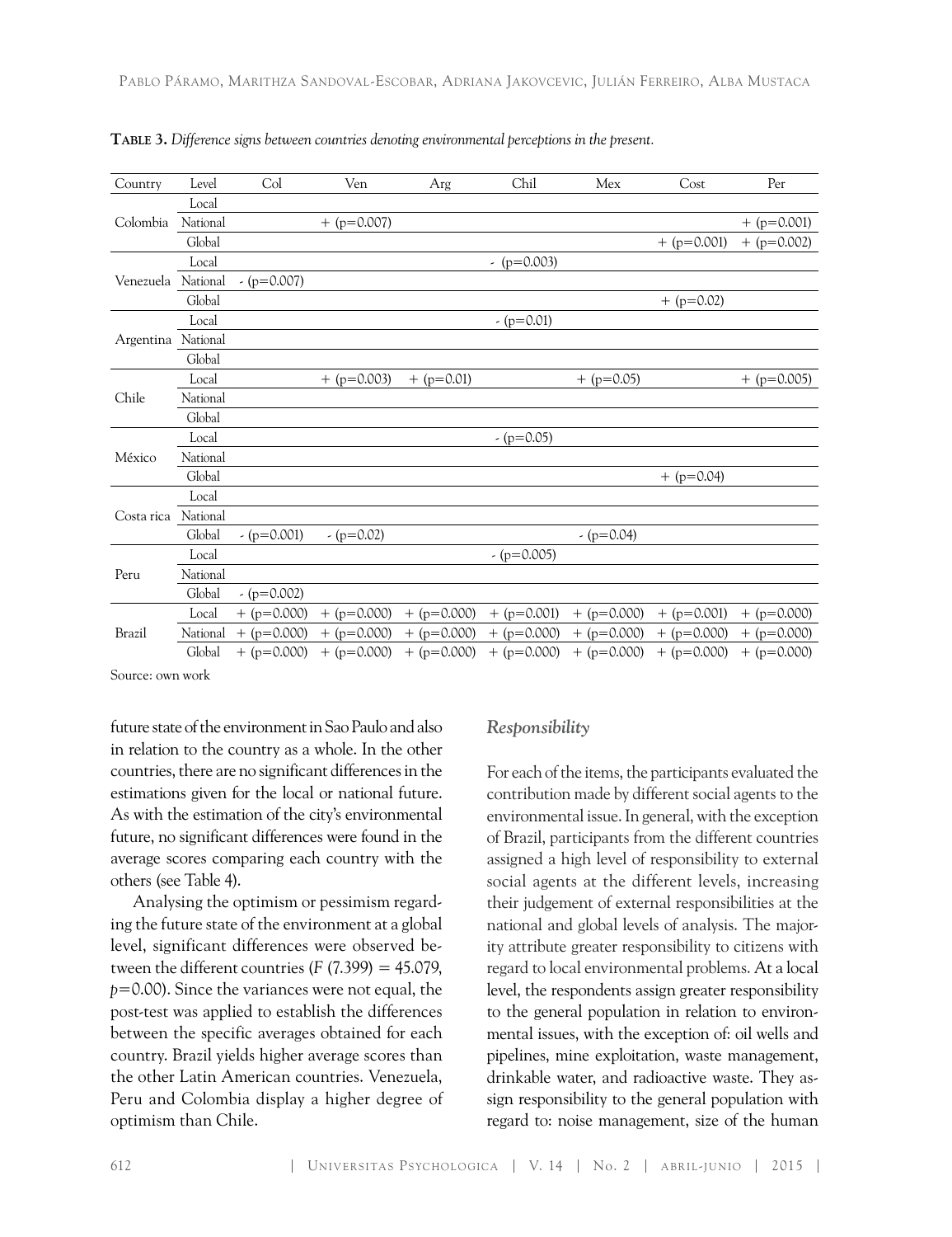| Country            | Level    | Col           | Ven           | Arg           | Chil          | Mex           | Cost          | Per           |
|--------------------|----------|---------------|---------------|---------------|---------------|---------------|---------------|---------------|
| Colombia           | Local    |               |               |               |               |               |               |               |
|                    | National |               |               |               |               |               |               |               |
|                    | Global   |               |               |               | $+$ (p=0.002) |               |               |               |
| Venezuela National | Local    |               |               |               |               |               |               |               |
|                    |          |               |               |               |               |               |               |               |
|                    | Global   |               |               | $+$ (p=0.05)  | $+$ (p=0.000) |               |               |               |
|                    | Local    |               |               |               |               |               |               |               |
| Argentina National |          |               |               |               |               |               |               |               |
|                    | Global   |               | $-(p=0.05)$   |               |               |               |               |               |
|                    | Local    |               |               |               |               |               |               |               |
| Chile              | National |               |               |               |               |               |               |               |
|                    | Global   | $-(p=0.002)$  | $-(p=0.000)$  |               |               |               |               | $-(p=0.005)$  |
|                    | Local    |               |               |               |               |               |               |               |
| Mexico             | National |               |               |               |               |               |               |               |
|                    | Global   |               |               |               |               |               |               |               |
|                    | Local    |               |               |               |               |               |               |               |
| Costa rica         | National |               |               |               |               |               |               |               |
|                    | Global   |               |               |               |               |               |               |               |
| Peru               | Local    |               |               |               |               |               |               |               |
|                    | National |               |               |               |               |               |               |               |
|                    | Global   |               |               |               | $+$ (p=0.005) |               |               |               |
| Brazil             | Local    | $+$ (p=0.000) | $+$ (p=0.000) | $+$ (p=0.000) | $+$ (p=0.001) | $+$ (p=0.000) | $+$ (p=0.000) | $+$ (p=0.000) |
|                    | National | $+$ (p=0.000) | $+$ (p=0.000) | $+$ (p=0.000) | $+$ (p=0.000) | $+$ (p=0.000) | $+$ (p=0.000) | $+$ (p=0.000) |
|                    | Global   | $+$ (p=0.000) | $+$ (p=0.000) | $+$ (p=0.000) | $+$ (p=0.000) | $+$ (p=0.000) | $+$ (p=0.000) | $+$ (p=0.000) |

**Table 4.** *Plus/minus signs between countries regarding future estimations of the state of the environment.* 

Source: own work

population, vehicular traffic, air quality, biodiversity, and state of the rivers, lakes and seas. Few respondents assigned responsibility to other forces in the state of the local environment, just as few of them considered that the problem was within their personal control.

At a national level, the respondents assign greater responsibility to the government with regard to: oil wells and pipelines, exploitation of mines, drinkable water and radioactive waste. In contrast, they assign responsibility to the general population with regard to noise management, the size of the human population, vehicular traffic, air quality, biodiversity, and the state of the rivers, lakes and seas. A minimal percentage of people consider that they are responsible for the state of the environment. Furthermore, a very low percentage of respondents assign responsibility to supernatural forces. Finally, at a global level, international agents become important in terms of the assignment of responsibility, with the exception of noise management, biodiversity, parks and green areas, the human population, and the state of rivers, lakes and seas.

In the case of Brazil, certain differences were observed in relation with the assignment of responsibility at the three levels of geographic estimation. In general, it was found that Brazilians attribute greater responsibility in local matters to the general population, unlike the other countries, which recognise international interests in local environmental issues. At the local level, an important role is also assigned to the government and, to a lesser extent, to the general population, especially with regard to the issue of natural disasters, parks and green areas, oil wells and pipelines, radioactive waste and waste management.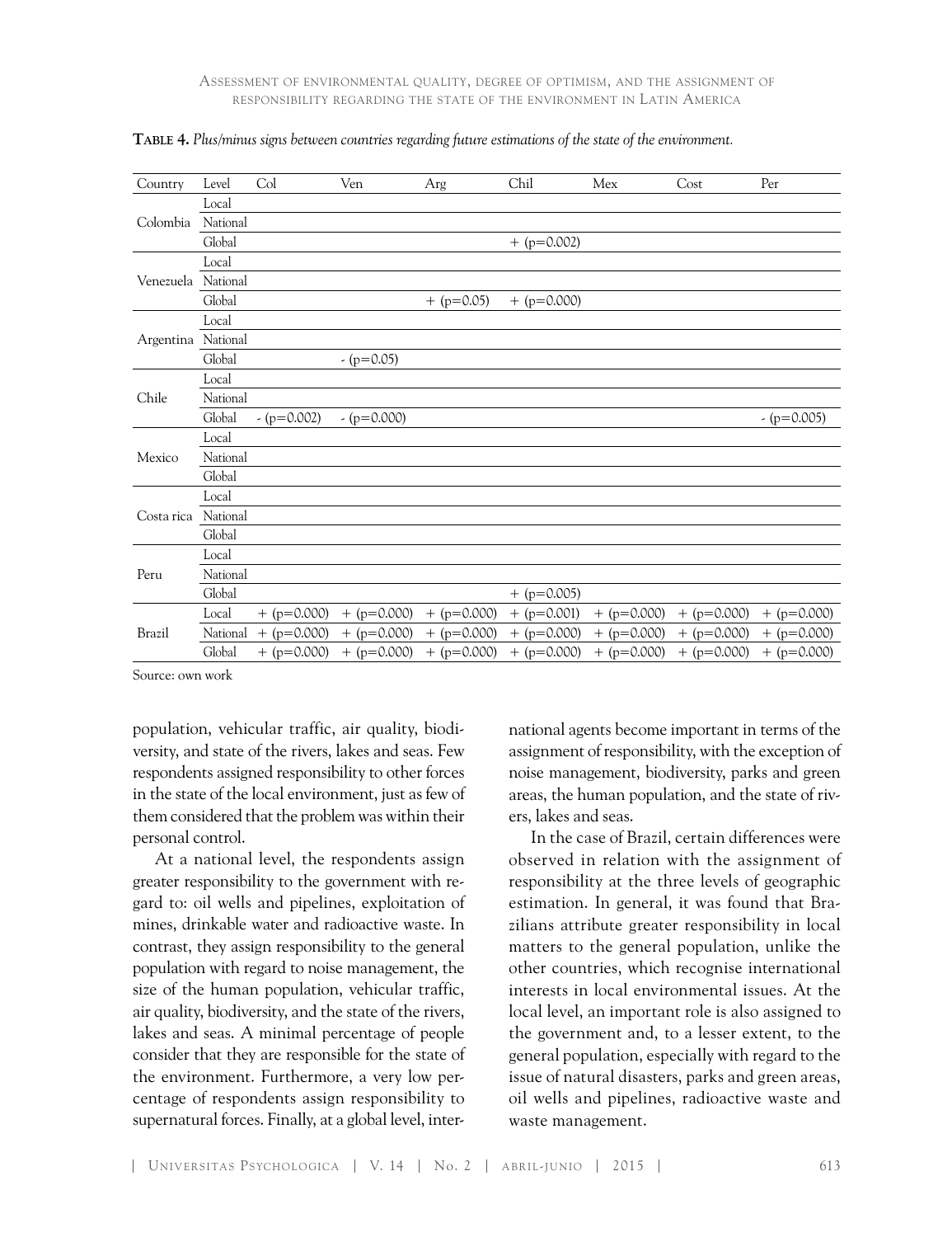#### **Discussion**

The results of this study show that Latin Americans, with the exception of Brazilians, are not very optimistic about the current or future conditions of the environment. The general average scores obtained for the current state of the environment at a local, national and global level are very similar across the countries. This is also observed in relation to future expectations about the environment.

As indicated previously, aspects at the local level about which greatest optimism was displayed by the citizens of Latin America are: drinkable water, biodiversity, soil quality, and the built environment, whereas they experience greater pessimism with regard to vehicular traffic. At a national level, the situation is very similar, but in addition people are optimistic with regard to parks and green areas, and also forests and jungles. It is important to note that in general people are largely pessimistic about the majority of environmental aspects when they think at the global level. In estimations regarding the future of the environment, there was a general negative trend, with improved estimations for the built environment and natural disasters.

The Brazilian participants displayed a clearly optimistic tendency when evaluating the state of the environment. Comparing the average scores obtained for Brazil in the study by Gifford et al. (2009), the data retrieved from this current study are relatively higher with regard to average scores for estimations of the current and future state of the environment at all levels and in all aspects evaluated. This might be due to important changes such as new strategies for environmental improvement, as well as the social and economic policies of Brazil in comparison with the region (Power, 2010) with increasing confidence index both internal and external investors (A.T. Kearney, 2015).

Hence, with the exception of Brazil, there are no major differences between the countries, which could mean that they share similar education patterns in relation to the state of the environment. In the case of Chile and Mexico, it is possible that information regarding the environment provided in education institutions and in the public domain is more detailed (Geo-Chile, 2010; SEMARNAT, 2012), on the basis of the programmes available to this end, or it might also be an idiosyncratic cultural issue.

Unlike the findings of other studies that evaluate perceptions of the state of the environment (Gifford *et al.,* 2009), there are no major differences between the local, national and global levels in the estimations of current or future conditions. In general, the average scores indicate that public perception in relation to the environment is largely unoptimistic, both in the city where they live and in their country and the world as a whole. In relation to their vision of the future, no differences are observed in relation to the geographical level, in the local, national and global sphere, although there is still pessimism, and the assessments are in general negative. Pessimism in relation to environmental conditions seems to be a shared vision on a global scale, comparing the general findings of this study with those obtained by Gifford *et al.* (2009).

The average scores presented at each spatial level (local, national, global) did not show greater optimism in the local sphere than in the national or global sphere among any of the participating countries, except Chile. This could suggest that in Latin American countries, optimism does not depend on the citizen's spatial proximity to the environment, which calls into question the universality of the phenomenon. In addition, some studies in specific areas of environmental estimation, which take data from Latin American countries, show that there is greater concern in the region for issues related with the stability of the global climate, in comparison with other regions of the world. Hence, for example, whereas 65% of Latin American respondents are concerned about the global climate, the average in all the countries interviewed is 54% (Pew Research Center, 2013).

As noted by Shultz *et al*. (2012), several studies have documented the trend towards spatial bias, but transcultural studies do not provide theoretical explanations for this effect. One possible theoretical concepts related with this phenomenon is the positive identity with the place. When "there is a serious environmental problem in a place with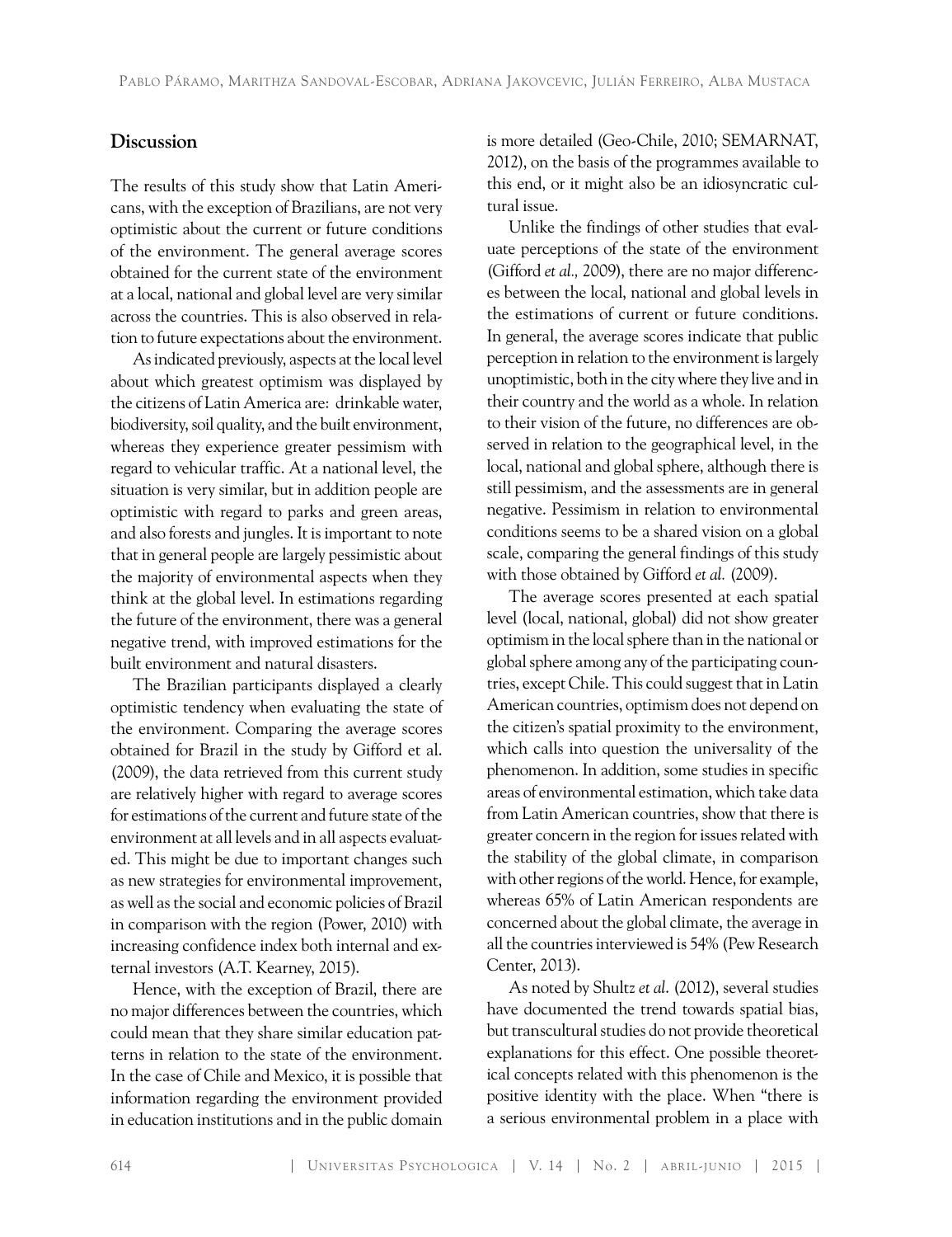which an individual closely identifies, the person may have a tendency to discount this problem" (p. 4). Motivated social cognition also may be related to spatial bias because individuals tend to perceive more positive qualities than the average person. Some of the studies supporting these assumptions are those of Hugh-Jones and Madill (2009), Epley and Dunning (2000), Epley and Whitchurch (2008).

It could also be supposed, given the data about assignment of responsibility, that environmental education in countries of this region focuses more on pointing out the environmental issue than in resolving these situations, which could explain the lack of personal control they accept regarding the solution to problems and in general their pessimism towards the future. In accordance with the above, Uzzel (2004) measured the seriousness of seven environmental problems and the feelings of responsibility regarding the action that should be taken, to discover whether people are more concerned about problems at a global level or whether they only relate to their immediate local environment. The study discovered that problems are perceived to be more serious on larger scales, but that responsibility is felt more at a local level. In other words, people perceive global environmental problems to be highly problematic, but they do not feel responsible for their occurring. It is important to note that the low level of responsibility individuals are willing to accept with regard to environmental problems is a phenomenon underscored by the UN as being essential in terms of overcoming the global environmental issue (ONU, 2013) and requiring urgent intervention in different countries given that, although current environmental conditions are not the responsibility of a single agent, individual consumption and management of resources is one of the biggest contributors to certain issues.

In relation to personal responsibility, the results reflect a lower degree of responsibility at a personal level, and this gradually increases in relation to other close levels until it reaches the global population. The above can be viewed from two perspectives: one would show that others are thought to be more responsible than oneself; and the other considers

that individual responsibility is less than the sum total of everyone's responsibility. In any case, it coincides with Uzzel (2000) in the sense that at a global level, control goes beyond the power of the individual; the feeling of responsibility related to environmental problems decreases through this distance, caused by feelings of helplessness.

The pessimism revealed in this study raises the question of whether it is a real estimation or a sociocultural construction, distanced from the events experienced by citizens on a daily basis. Without lapsing into a catastrophic vision of the world, it is nonetheless true that Latin America is facing various environmental problems that citizens know about through the media and formal education. Others are part of the problems faced daily by communities, and estimations provided are the result of direct experience. Although the region has made impressive progress at all levels over the past 20 years, there are still multiple problems in meeting the basic needs of people, and poverty, instead of diminishing, is remaining stable in different countries in the region. In the year 2013, the UN indicated that the economic crises affecting developed countries will affect developing economies significantly, and in this context, pessimism is somewhat more understandable. Equally, the strategies of multinational companies in the exploitation of natural resources in terms of mining and the cultivation of genetically modified crops are also powerful facts in relation to which citizens experience a low level of perceived control.

Hence, although pessimism could be completely explainable, and even though many environmental problems are not within the control of everyday citizens, it is important to salvage the commitment of individuals to the environment, since this involvement has profound implications for sustainable behaviour. In general, the identification that what we do does not have a significant impact on the environment heralds inaction or omission. In contrast, experiences of control in relation to the environment generate much more sustainable and powerful activities. Within the clinical field, this topic has been developed in depth traditionally within the framework of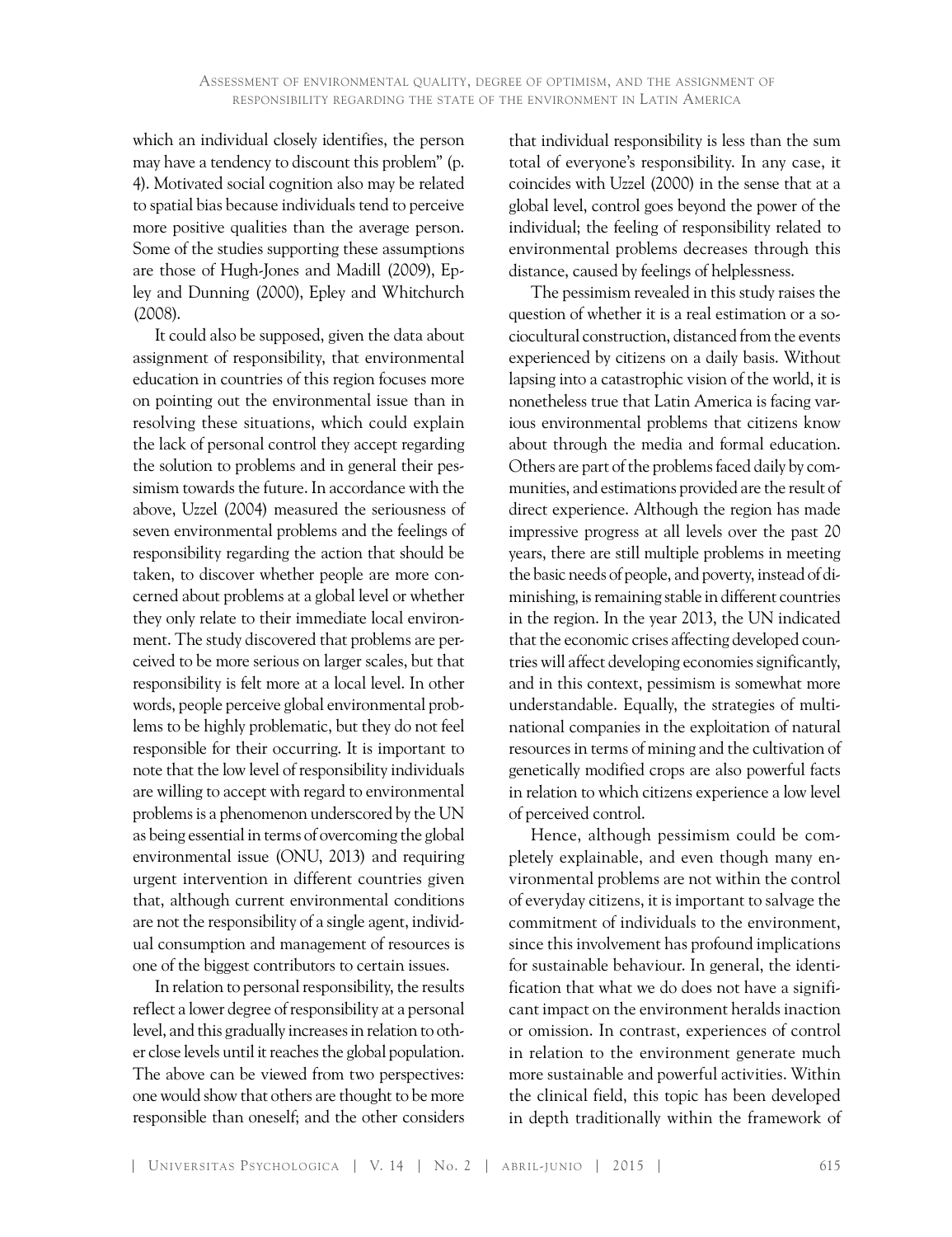clinically relevant behaviour, in relation to the first findings about despair learned as a model of behavioural inhibition in cases of depression (Seligman, 1975). More recently, Ramos (2000) has established that cognitive perception of control, defined on the basis of predictability and controllability of events, is central to survival and is a manifestation of cognitive defences developed on the basis of symbolic elements produced by the process of socialisation in each culture. In this respect, "the cultural system functions as an instrument in the cognitive defence of control when faced with the uncertainty and randomness of natural and cultural events" (p.1). According to Ramos (2000), education is the determining factor when learning that process, providing a basic element for social and cultural change.

On the basis of the above, it is clear that experiencing a lack of control over the environmental situation could be counterproductive, bearing in mind that the impact of environmental measures passes through the action of multiple individuals whose behaviour produces results that affect the general population, in the terminology of Glenn (Glenn, 1991), such as macrocontingencies and metacontingencies. Hence, pessimism and the assignment of responsibility to third parties is a binomial that must be modified at an individual, social and cultural level; the state of the environment is assessed pessimistically if citizens are not shown how to exercise control over their environment and enjoy scarce political participation in the decisions that affect the environment, although it is possible that in general in Latin America social and economic conditions are related with low participation in different aspects of social life (politics, education, etc.). Since the Rio Summit, emphasis has been placed on the need for environmental education to involve different aspects of the social, political and economic life of communities, and that for this reason it cannot be restricted to school institutions.

Research results are important to countries in the region insofar as they provide an indicator of how much citizens know about the natural resources of their country, and their apprecia-

tion of the state they are in. Furthermore, the instruments used to reflect participants' perceptions of these aspects could be used to evaluate the impact of the media, the monitoring of environmental and educational policies about the importance of the sustainable use of natural resources at a local, national and global level, and the responsibility citizens feel with regard to their rational use, taking into account the general reliability of the instruments and their positive correlation between dimensions for the present and future time scales.

It is worth pointing out that for future studies, it would be advisable to take geographical differences into account when evaluating attitudes towards the environment, since in this study only the attitudes of participants from certain cities were considered. With this point of reference, it is important to evaluate in this same respect the perceptions of citizens from other cities and the rural area to gain a complete overview of the specific environmental situation of each country. The question remains as to whether the differences observed between the participants countries and Brazil are due to the composition of the sample, the city where they were selected (Sao Paulo), or a radical difference in the optimism/pessimism of Brazilian citizens. Seemingly, the composition of the sample did little to affect environmental perception, the clear evidence of this being that there were no major differences between the sample from Argentina and the other countries, even when their structures differed. However, the only way to respond to this question would be to replicate the study with qualitatively identical samples from the different countries.

Finally, perception studies can be complemented with different measures of proenvironmental behaviour other than self-reporting, with a view to evaluating the effectiveness of measures in the discursive plane, pertaining to verbal control over human behaviour through the following of rules and the consequences of behaviour, a dimension on which the effectiveness of governmental intervention plans for the national and international case ultimately rests.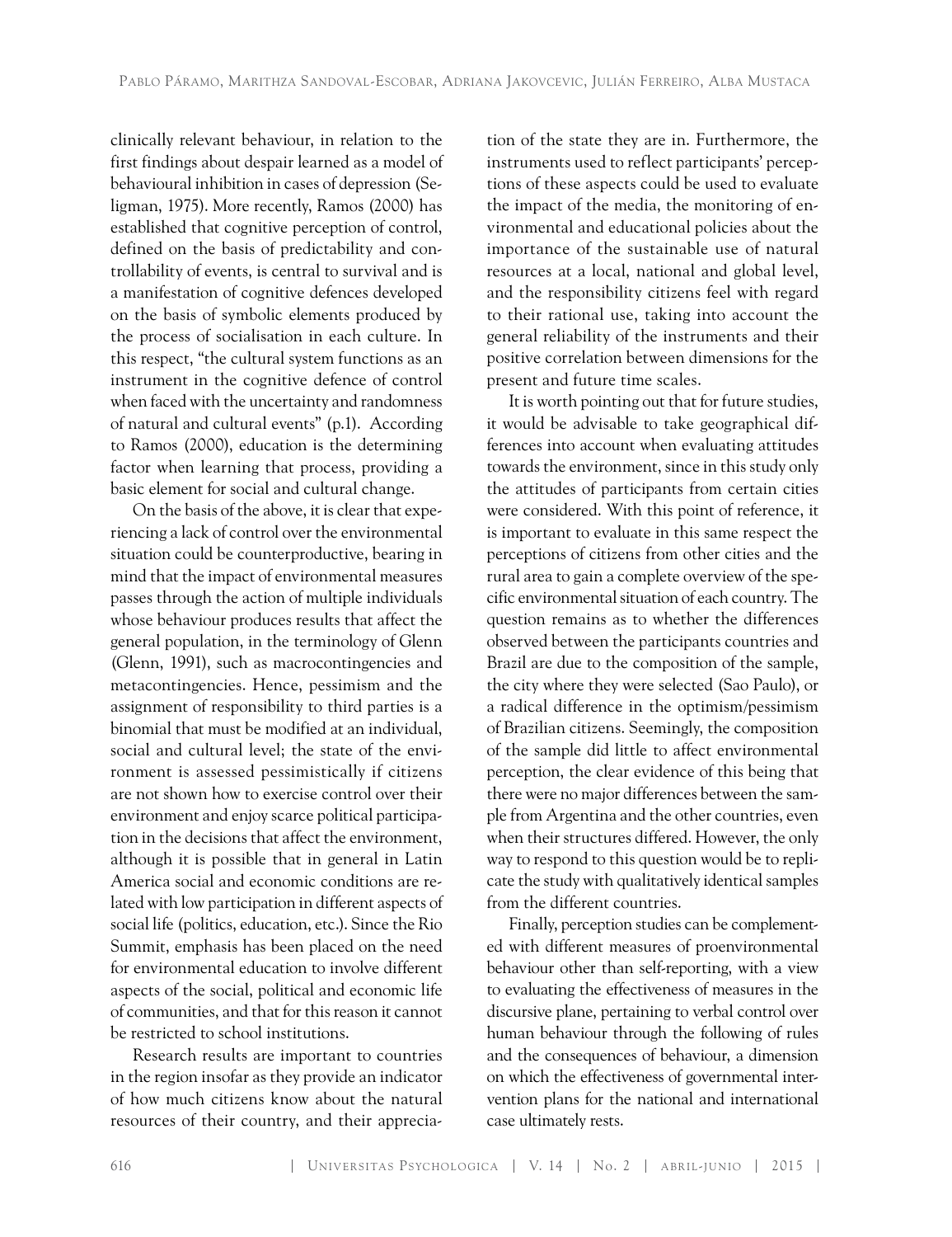## **References**

- Ajzen, I. (1991). The theory of planned behavior. *Organizational Behavior and Human Decision Processes, 50,* 179-211.
- A.T. Kearney (2015). Connected risk: investing in a divergent world. Foreing Direct Investment Confidence Index. Recuperado en: https://www. atkearney.com/documents/10192/5797358/Con nected+Risks%E2%80%94Investing+in+a+D ivergent+World.pdf/e45b9ffa-700b-445e-bb34 e2dfff082009
- Bamberg, S., & Moser, G. (2007). Twenty years after Hines, Hungerford and Tomera: A new metaanalysis of psycho-social determinants of proenvironmental behaviour. *Journal of Environmental Psychology, 27*, 14–25.
- Barros, H., Pinheiro, J., & Günther, H. (2010, 27 june-2 july). Who is responsible for the (worsening of) environmental problems? Explorations of Brazilian data. IAPS 21 Conference, Abstracts of Presentations.
- Berenguer, J., Corraliza, J. A., & Martín, R. (2005). Rural-Urban Differences in Environmental Concern, Attitudes, and Actions. *European Journal of Psychological Assessment, 21*, 128-138.
- Corral-Verdugo, V., Garcia–Cadena, C. H., & Frías-Armenta, M. (2010). Psychological approaches to sustainability: Current trends in theory, research and practice. *Environmental Science, Engineering and Technology*. New York: Nova Science Publishers.
- Daneshvary, N., Daneshvary, R., & Schwe, R. K. (1998). Solid-waste recycling behavior and support for curbside textile recycling. *Environment and Behavior, 30,* 144-161.
- Epley, N., & Dunning, D. (2000). Feeling "holier than thou": Are self-serving assessments produced by errors in self or social prediction. *Journal of Personality and Social Psychology, 79,* 861-875.
- Epley, N., & Whitchurch, E. (2008). Mirror, mirror on the wall: Enhancement in selfrecognition. *Personality and Social Psychology Bulletin, 34*, 1159-1170.
- Geo Chile (2010). *Informe País. Estado del Medio Ambiente en Chile 2008*. Santiago: Universidad de Chile, Instituto de Asuntos Públicos, Centro de Análisis de Políticas Públicas.
- Gifford, R., Scannell, L., Kormos, C., Smolova, L., Biel, A., Boncu, S., …. Uzzell, D. (2009). Temporal pessimism and spatial optimism in environmental assessments: An 18-nation study. *Journal of Environmental Psychology, 29,* 1-12.
- Gifford, R., & Sussman, R. (2012). Environmental attitudes. In S. D. Clayton (Ed.), *The Oxford Handbook of Environmental and Conservation Psychology* (pp. 65-80). Oxford: Oxford University Press.
- Giuliani, M. V., & Scopelliti, M. (2009). Empirical research in environmental psychology: Past, present and future. *Journal of Environmental Psychology, 29*, 375-386.
- Glenn, S. S. (1991). Contingencies and metacontingencies: Relations among behavioral, cultural, and biological evolution. In P. A. Lamal (Ed.), *Behavioral analysis of societies and cultural practices* (pp. 39-73). Washington, D.C.: Hemisphere Publishing.
- Heider, F. (1958). *The Psychology of Interpersonal Relations*. New York: Wiley.
- Hernández, B., Hidalgo, M. C., Salazar-Laplace, M. E., & Hess, S. (2007). Place attachment and place identity in natives and non-natives. *Journal of Environmental Psychology, 27,* 310-319.
- Howell, S. E., & Laska, S. B. (1992). The changing face of the environmental coalition: A research note. *Environment and Behavior, 24*, 134-144.
- Hugh-Jones, S., & Madill, A. (2009). The air's got to be far cleaner here: A discursive analysis of placeidentity threat. *British Journal of Social Psychology, 48,* 601-624.
- Klineberg, S. L., McKeever, M., & Rothenbach, B. (1998). Demographic predictors of environmental concern: It does make a difference how it's measured. *Social Science Quarterly, 79,* 734-753.
- Meadows, D. H., Meadow, D. L., & Randers, J. (1992). *Más allá de los límites del crecimiento*. Madrid: El País Aguilar.
- O.N.U. (2013) *World Economic Situation and Prospects 2013 - Update as of mid-2013*. United Nations publication, Sales No. E.13.II.C.2.
- Páramo, P., & Gómez, F. (1997). Actitudes hacia el medio ambiente: Su medición a partir de la teoría de facetas. *Revista Lationamericana de Psicología, 29*(2), 246-266.